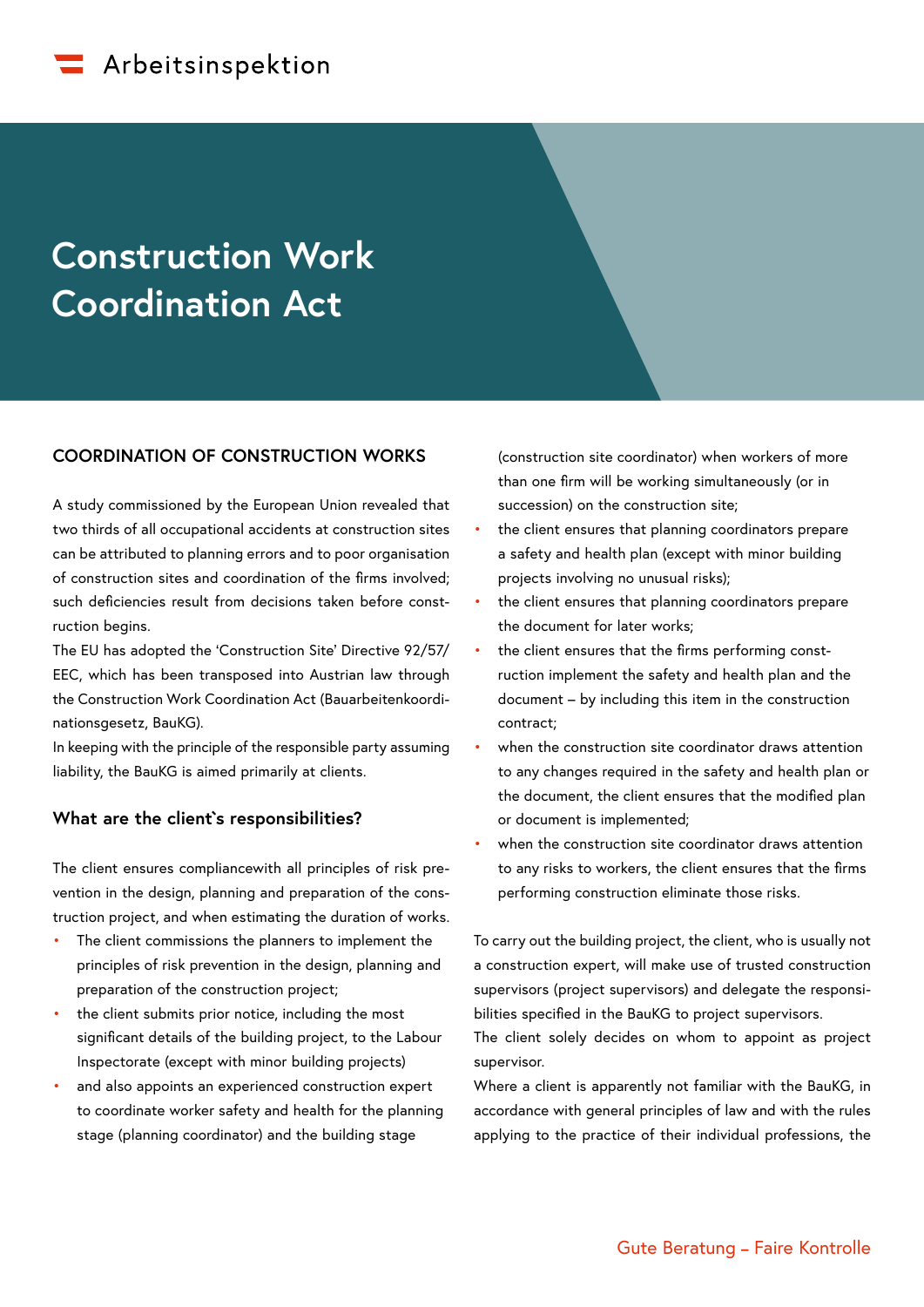master builders, engineering consultants, engineering firms and similar professionals commissioned by the client are obligated to inform the client of the requirement to appoint coordinators and of other obligations set out in the BauKG (obligation to warn and inform).

### **What are the planning coordinators` responsibilities?**

- Planning coordinators have the task of coordinating the planners in implementing the principles of risk prevention;
- they additionally draw up a safety and health plan and compile a document for later works;
- they ensure that the client and/or project supervisor take consideration of the safety and health plan and the document – by including these items in the call for tender.

With the inclusion of the safety and health plan and the document for later works in the call for tender, the firms carrying out construction are obligated by contract to implement in practice the safety and health plan and the document (experience shows that any measures not already stipulated in the invitation to tender are usually able to be implemented only at additional expense to the client, specifically in relation to later claims raised by the construction firms).

#### **What ist the safety and health plan?**

A safety and health plan is required in these cases: any 'major building project' for which prior notice must be submitted to the Labour Inspectorate (where construction works entail a total of more than 500 person-days), or when works are performed that involve special hazards for workers' safety and health (e.g. underground construction work, blasting work, work in compressed air, work with heavy prefabricated elements, work near high-tension lines, etc.).

The safety and health plan must contain these specific items:

- the most important details of the building property and the surroundings of the construction site, such as any existing structures;
- a complete list of works including a timetable for carrying them out, which will usually be a project schedule – most often in the form of a Gantt chart;
- the rules required for the specific construction site, such as special steps required to secure the excavation area due to a road in immediate proximity;
- measures and facilities to prevent mutual risks, in other words risks arising to workers of one firm through the activities of another company's workers, such as avoiding situations where personnel work above one another;
- the collective facilities, protective devices and measures used by several firms, such as a fall arrest scaffold to protect all firms working on the roof or collective sanitary installations for all firms working on the site;
- specification of the firm responsible for carrying out each of the measures listed above.

#### **What ist the document for later works?**

A document for later works is additionally required for each construction project. This document can be consulted for the specific measures and facilities that are required for later use, maintenance, remodelling and even demolition.

Examples of the specific details the document must contain include:

- available anchoring points (e.g. hooks for window cleaners or roof workers);
- the building materials used that might be related to hazards for safety and health during later work on the building;
- instructions for mounting and removing any prefabricated or system building components used;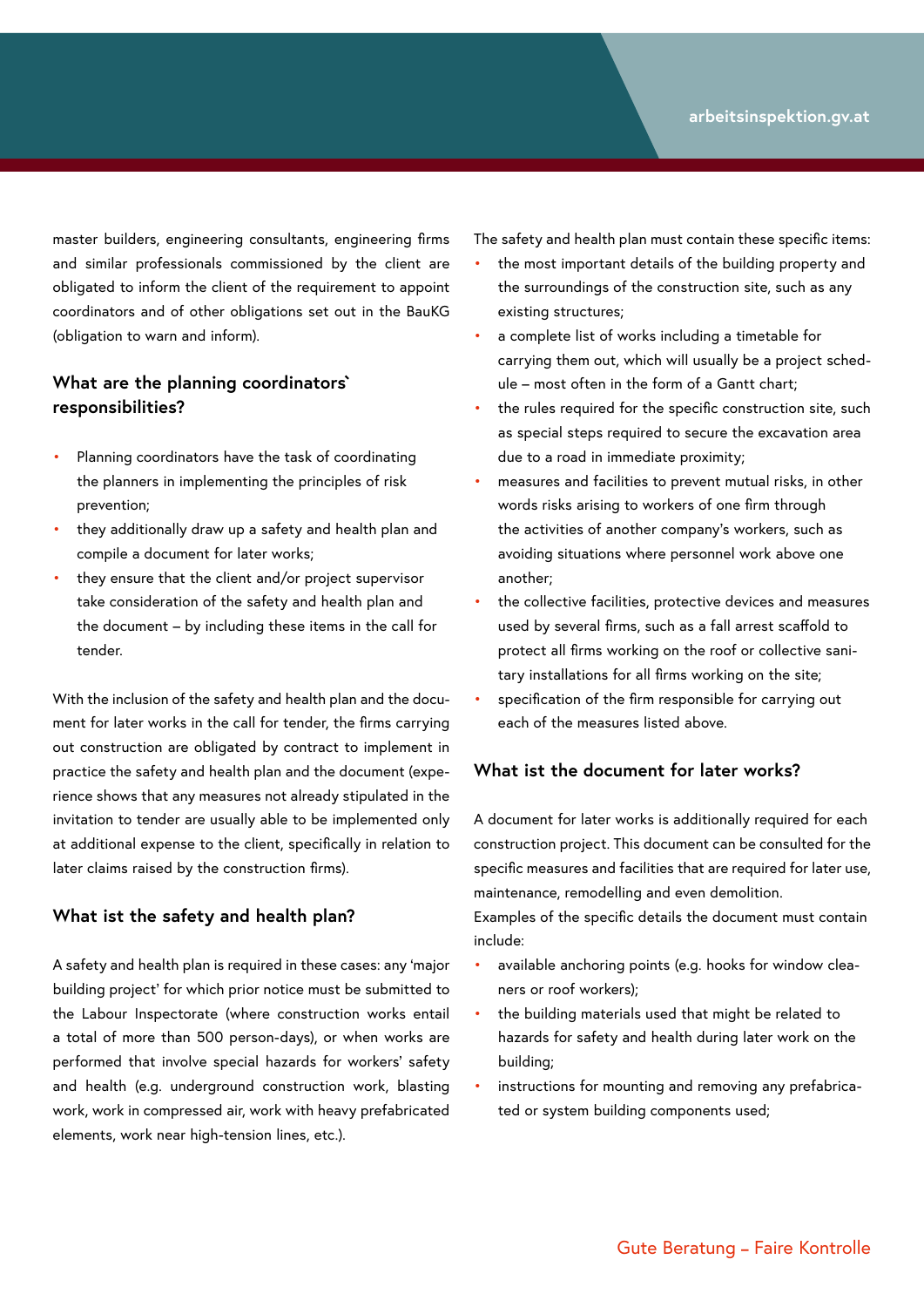- facilities for bridge maintenance or for cleaning glass roofs;
- access to workplaces in exposed areas;
- position of power and gas lines.

## **What are the responsibilities of construction site coordinators?**

- Construction site coordinators are responsible for coordinating the construction firms to ensure:
	- compliance with the principles of risk prevention and
	- with the occupational health and safety regulations applicable at the construction site;
	- monitoring of proper application of work procedures.
- They also adapt the safety and health plan and the document to reflect changes arising in practice.
- They ensure that the firms carrying out construction adhere to the principles of risk prevention and to the safety and health plan as well as install the facilities specified in the document for later works.
- They manage the site to ensure that the construction firms cooperate and coordinate their activities.
- They ensure that the firms involved mutually inform one another.
- They take the necessary measures to ensure that only authorised persons access the construction site.
- Where construction site coordinators identify any risk to worker safety and health, they immediately inform the client or project supervisor and the firms affected. If such deficiencies are not corrected at their request, the construction site coordinators are entitled to appeal to the Labour Inspectorate.

To avoid any misunderstandings:

• Construction site coordinators have only the obligation to inform the firms carrying out construction and are not entitled to enforce regulations – unless the client

has authorised the coordinators accordingly and the construction firms have recognised such authorisation by signing the construction contract.

As misunderstandings sometimes arise concerning the role of construction site coordinators, please note:

• Construction site coordinators are not comparable to labour inspectors who verify that the firms carrying out construction are complying with the law.

As the name suggests, construction site coordinators are especially responsible:

- for attending to matters concerning more than one firm;
- they are to manage the facilities that serve several firms;
- they are responsible for any potential mutual risks posed by workers from different firms;
- they are especially responsible for ensuring that the safety and health plan is implemented and modified if necessary.

In addition to these coordination duties and providing assistance, construction site coordinators are obligated to monitor the firms carrying out construction:

They are required to perform site inspections that are suited to the risk situations existing at the construction site and frequent enough to ensure that the firms carrying out construction do in fact apply the principles of risk prevention.

# **Waht are the responsibilities of firms carrying out construction?**

• Where a client is apparently not familiar with the BauKG, in accordance with general principles of law and with the rules applying to the practice of individual professions, the master builders, engineering consultants, engineering firms and similar professionals commissi